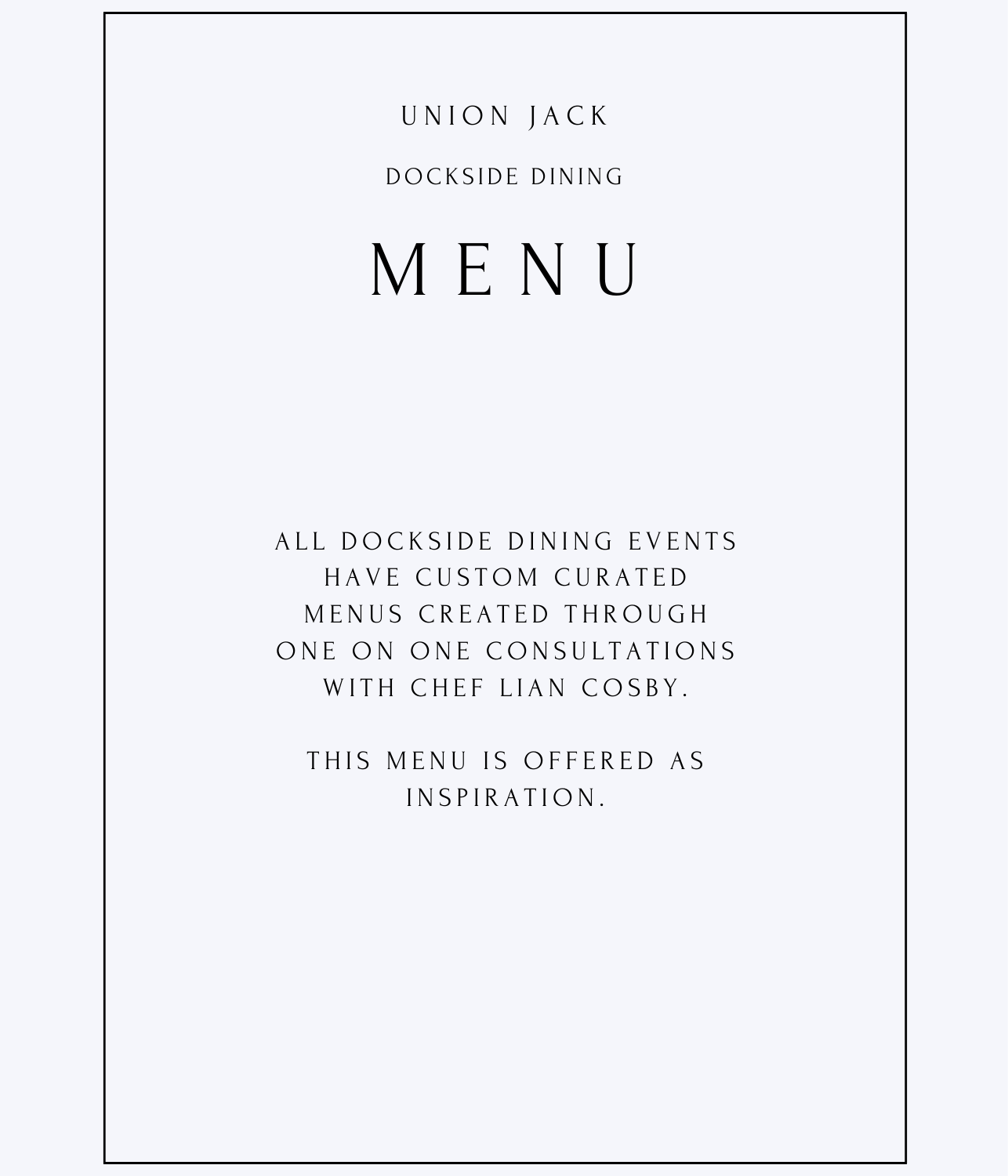### DOCKSIDE DINING

# MENU

# FAMILY STYLE

The Chefs creations are presented on large platters meant for diners to share and serve themselves.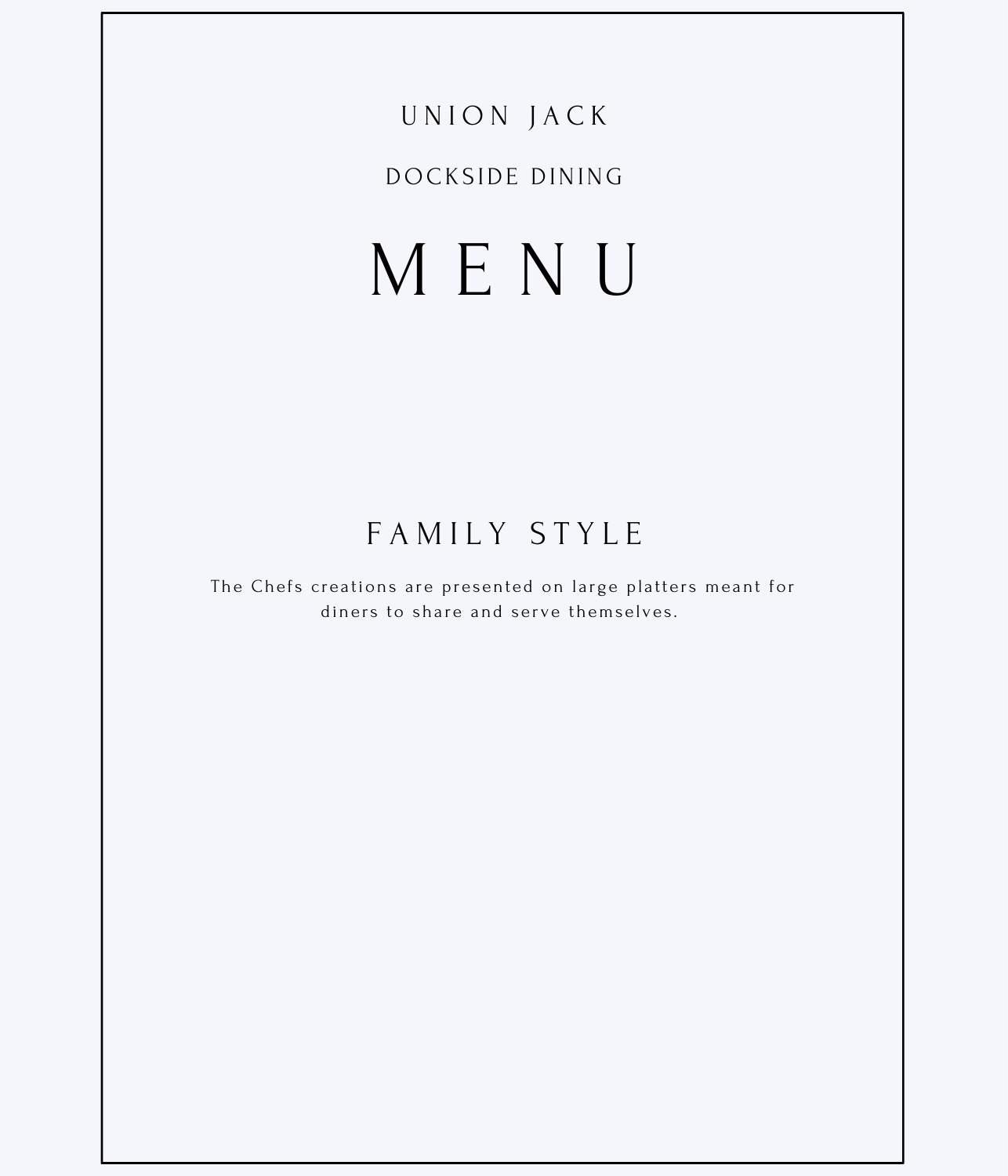#### DOCKS IDE DINING

M E N U (inspiration)

#### A P P E T I Z E R S T O S H A R E

Focaccia bread, pesto, oven roasted cherry tomatoes Baby greens, chicory, friseé salad, Manchego cheese caraway dressing, rye croutons Smoked Chorizo fresh corn tortilla chimmichurri, maize

#### THE CHOICE OF

Maple Hill Farm grilled Chicken confit garlic, lemon, thyme Or AAA Prime Contre-Filet confit onions, mustard port au jus Or Pan Seared Salmon, smoked tomatoes and caper berry vinaigrette

Casarecce Puttanesca smoked cherry tomatoes, castelvantrano oli ves , ba s il

#### Or

Saffron Jasmine Rice fresh herbs, lemon

#### Or

Roasted baby potatoes rosemary

#### And

Roasted market vegetables charred lemon herb vinaigrette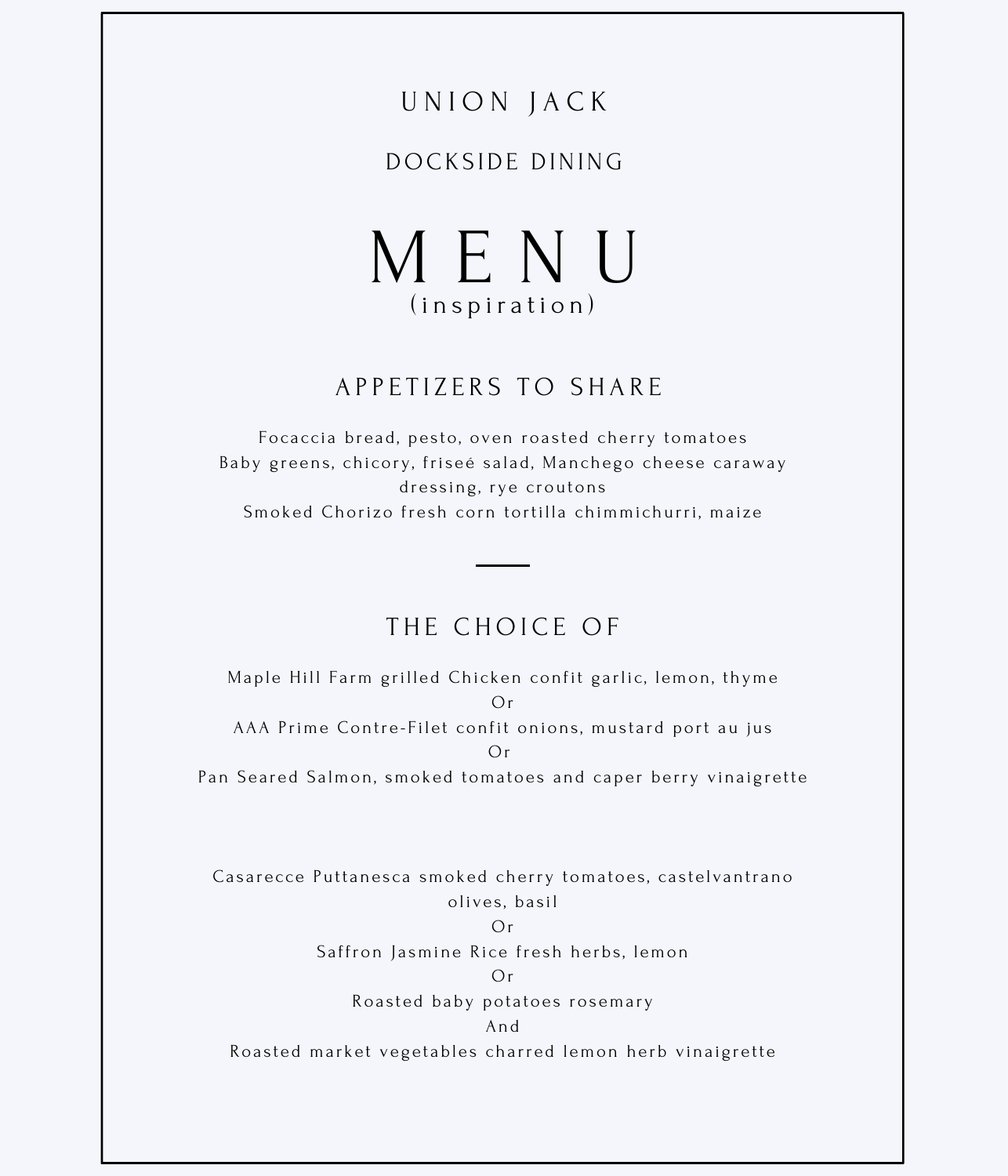### DOCKSIDE DINING

# MENU

# TASTING MENU

A tasting menu is an inspired collection of dishes, served in courses, reflecting the seasons and showcasing what the land and sea have to offer.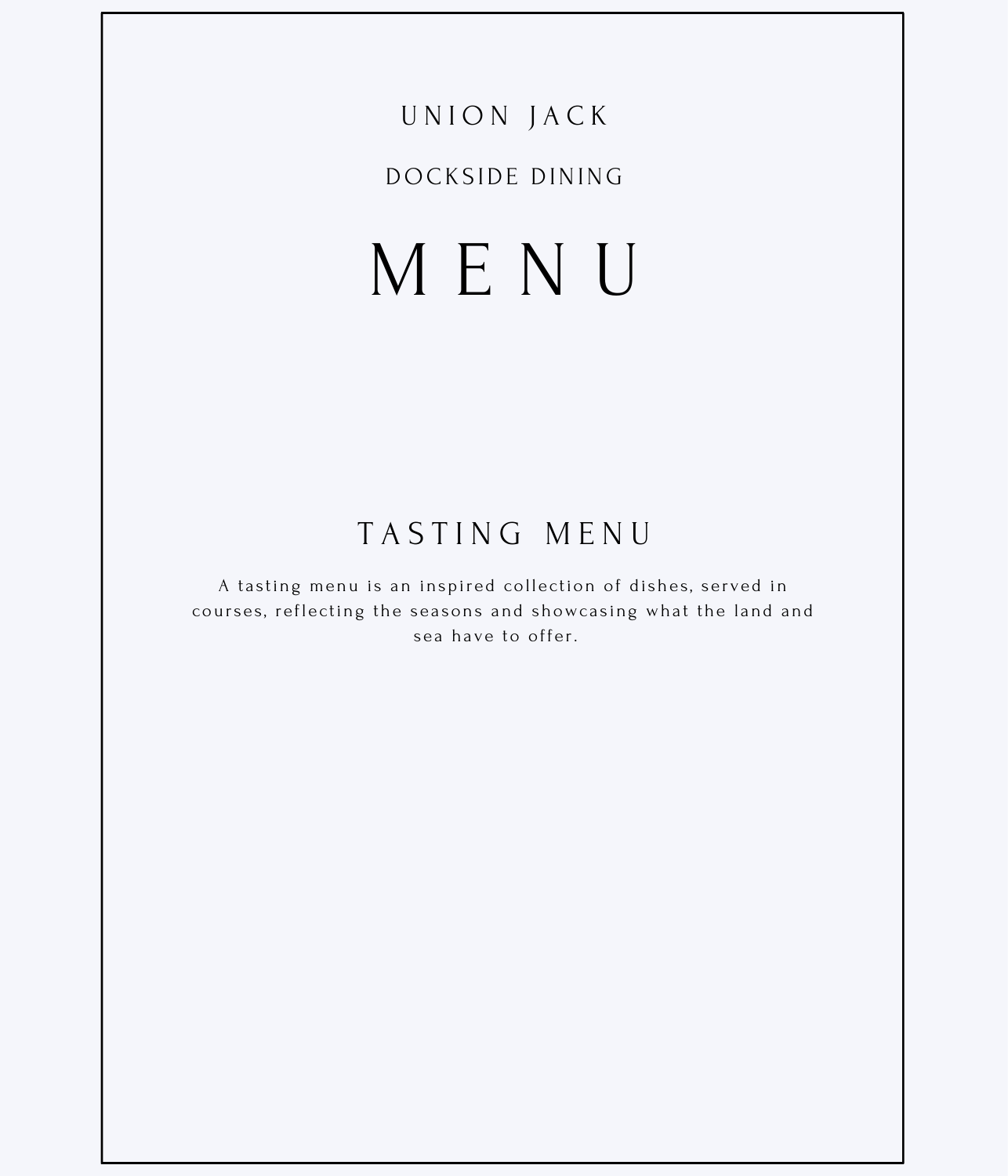#### DOCKS IDE DINING

M E N U  $(in$  spiration  $#1)$ 

#### COURSE<sub>1</sub>

Amuse Bouche Chef's creation

### C O U R S E 2

Kabocha Squash Veloute creame fraîche, salmon roe, pink peppercorns

# C O U R S E 3

Spiced Burgundy Brie and summer green salad radicchio, endive, champagne vinaigrette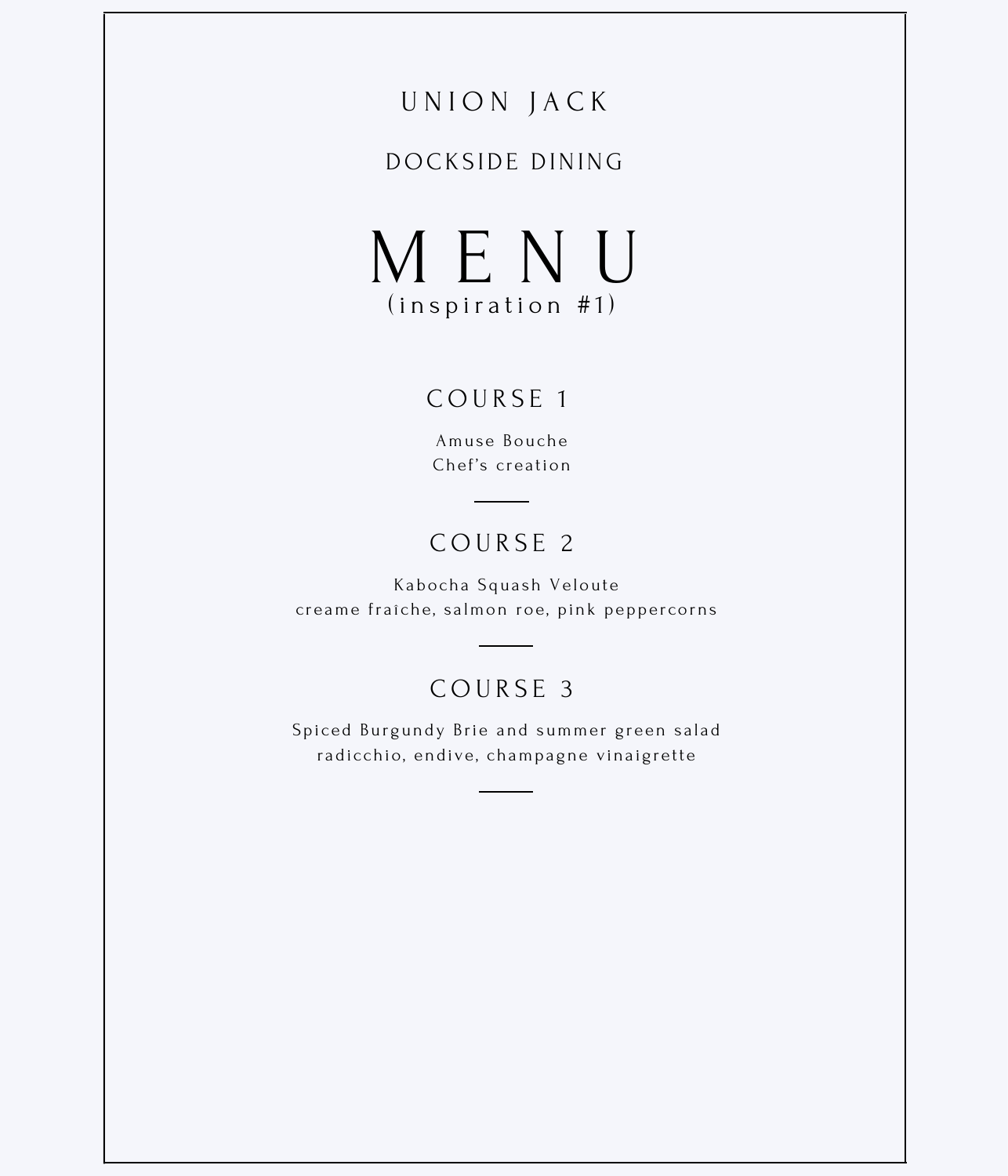### DOCKSIDE DINING

MENU  $(inspiration #1)$ 

#### COURSE 4

B.C. Side Stripe shrimp and scallop Risotto creame fraîche, charred scallions

 $O<sub>r</sub>$ 

Wild B.C. Mushroom Risotto chanterelles, porcini, oyster mushrooms

 $Or$ 

Coq au Vin Maple Hill Farm Chicken, wild B.C. mushrooms, wild local black rice

#### COURSE 5

Pink lady apple Cream Brûlée Fleur de sel, caramel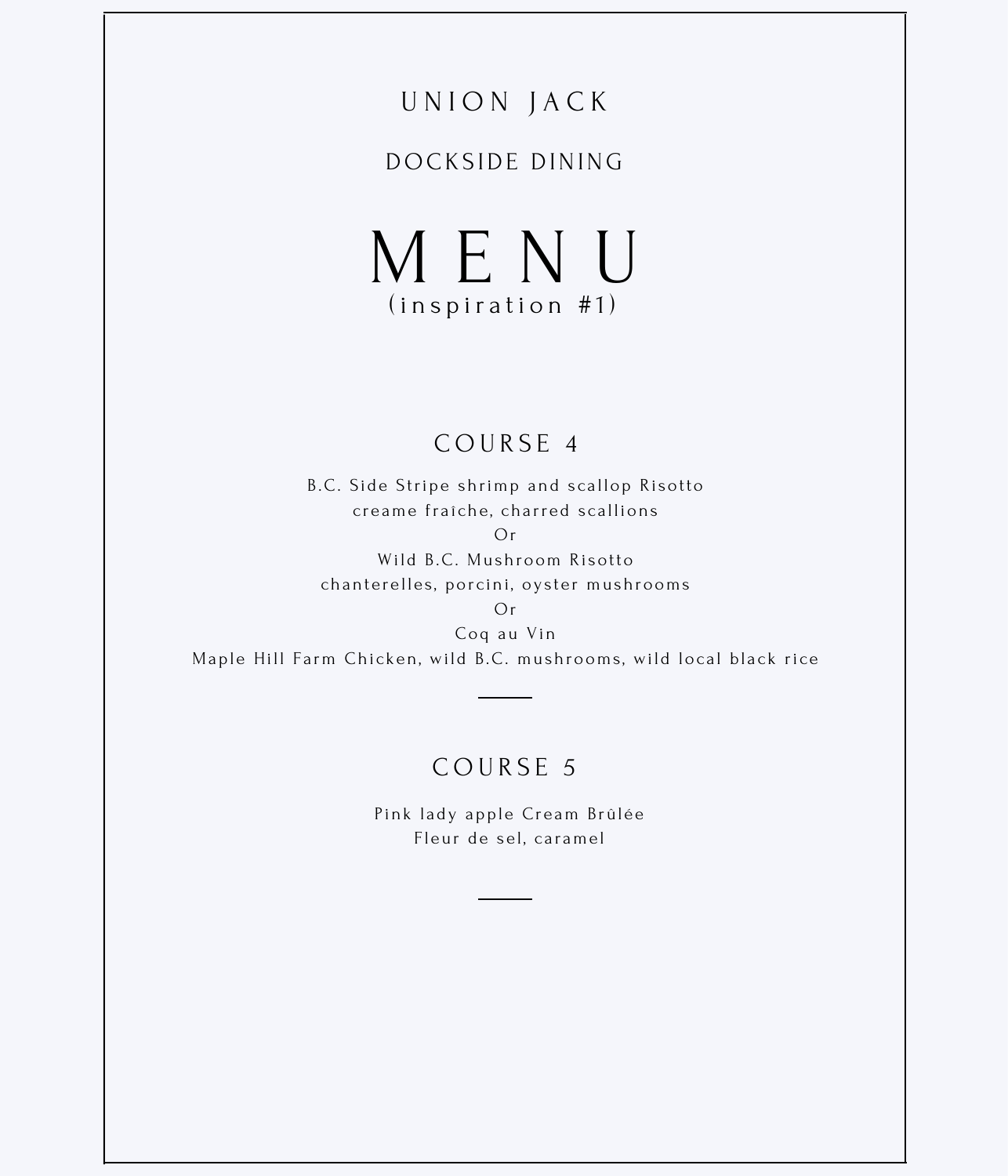#### DOCKS IDE DINING

M E N U  $(in$  spiration  $#2)$ 

#### C O U R S E 1

Amuse Bouche Chef's creation

## COURSE<sub>2</sub>

Applewood Smoked Chinook Salmon Gravlax tarragon aioli, cucumber, pumpernickel crisp

### COURSE<sub>3</sub>

Spiced Bourgogne Brie and Winter green salad radicchio, endive, Champagne vinaigrette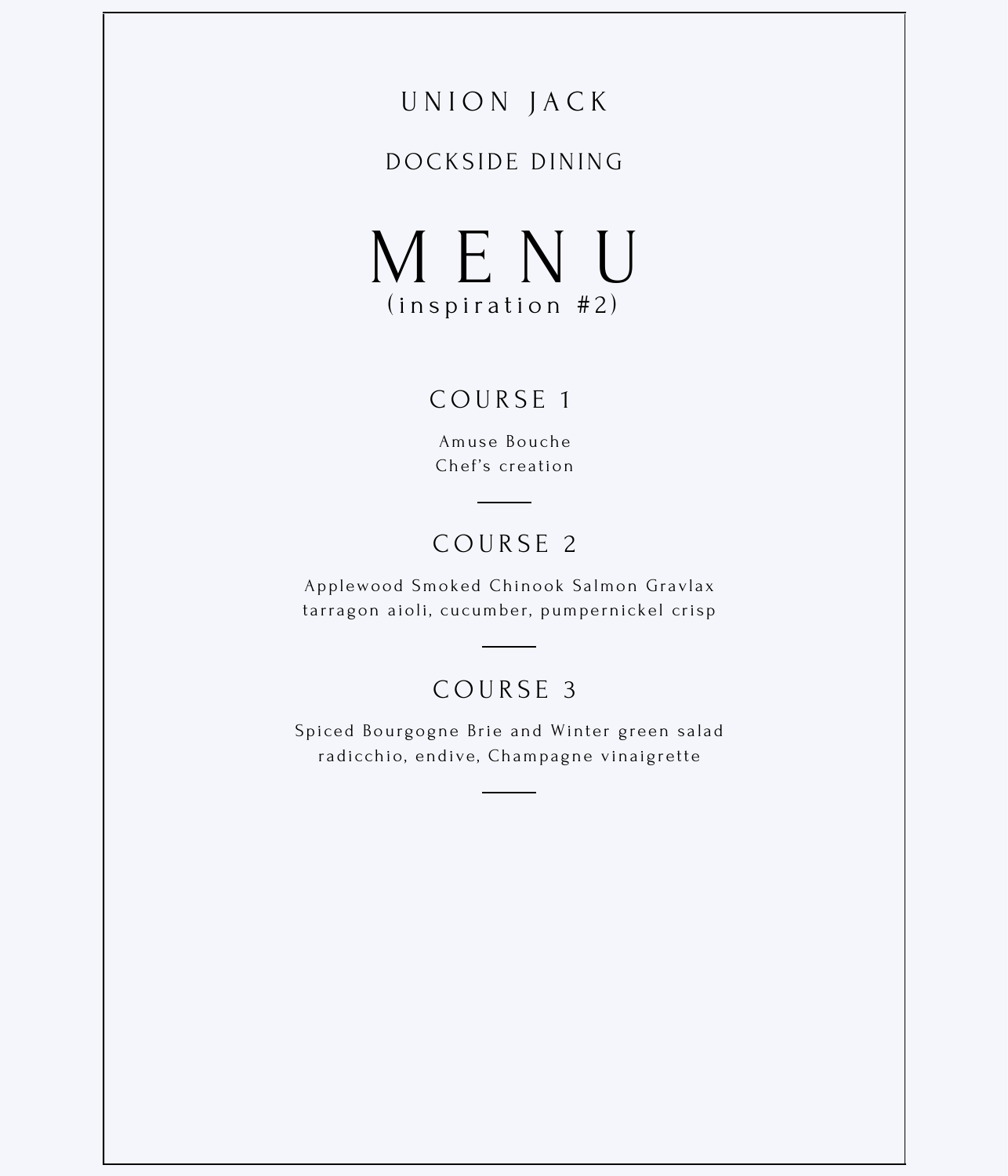#### DOCKS IDE DINING

M E N U  $(in$  spiration  $#2)$ 

#### C O U R S E 4

Coq au Vin Maple Hill Farm Chicken, wild B.C. mushrooms, local wild black rice Or Braised Short Rib whipped horseradish potatoes, pearl onions, charred greens, Calvados port reduction

Or Roasted Ling Cod Saffron fingerling potatoes, pancetta and fennel sofrito, crispy fennel

### COURSE<sub>5</sub>

Yuzu and Grapefruit Mousse White rum sponge, grapefruit coulis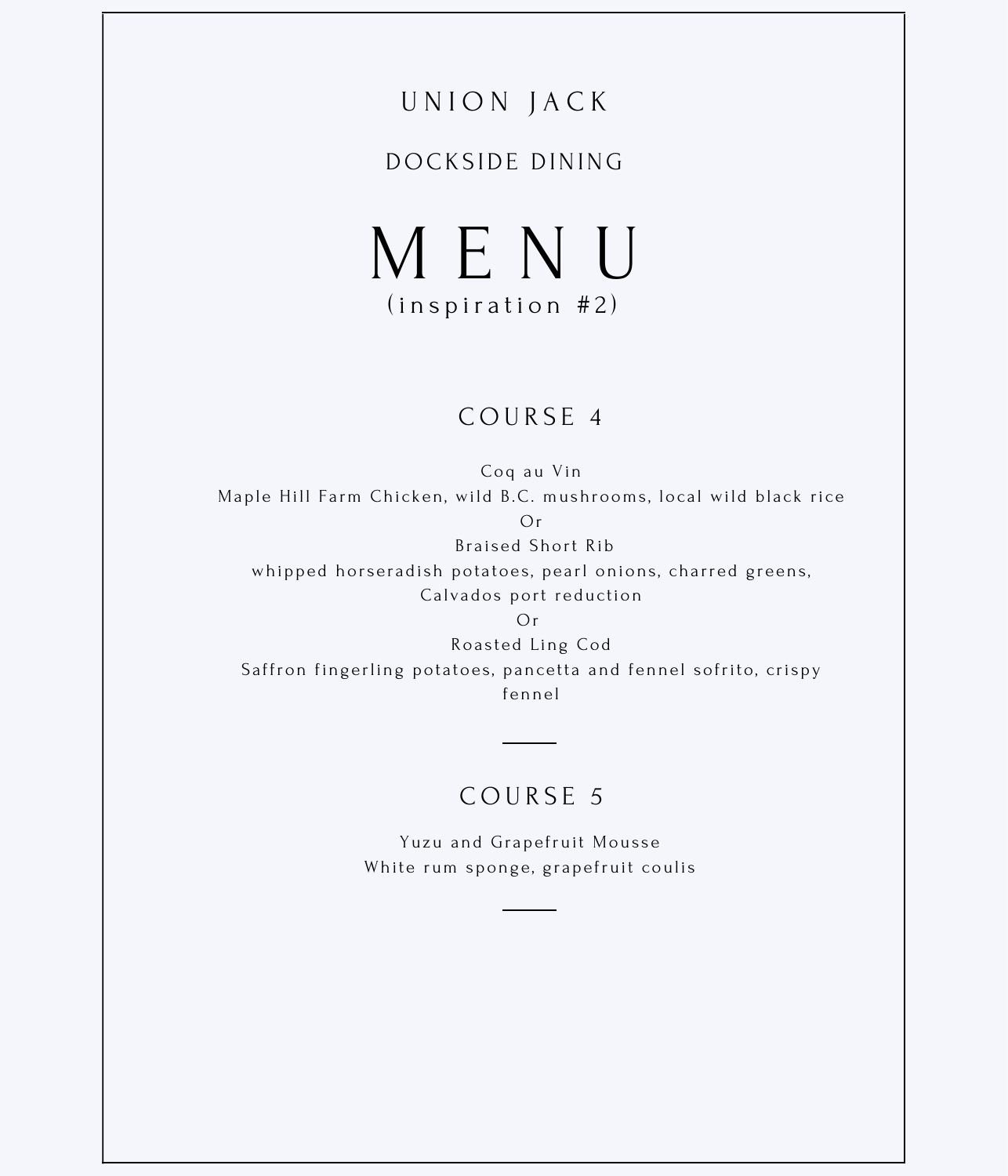#### DOCKS IDE DINING

M E N U  $(in$  spiration  $#3)$ 

#### COURSE<sub>1</sub>

Amuse Bouche Chef's creation

## COURSE<sub>2</sub>

Snake River Farms Wagyu Beef Carpaccio Charred Meyer lemon aioli, bbq chestnuts, pickled mustard, arugula

Or

B.C. Diver scallops on the half shell Burt lemon and Pink pepper corn burnoisette

#### COURSE<sub>3</sub>

Spiced Bourgogne Brie and Winter green salad radicchio, endive, champagne vineagrette